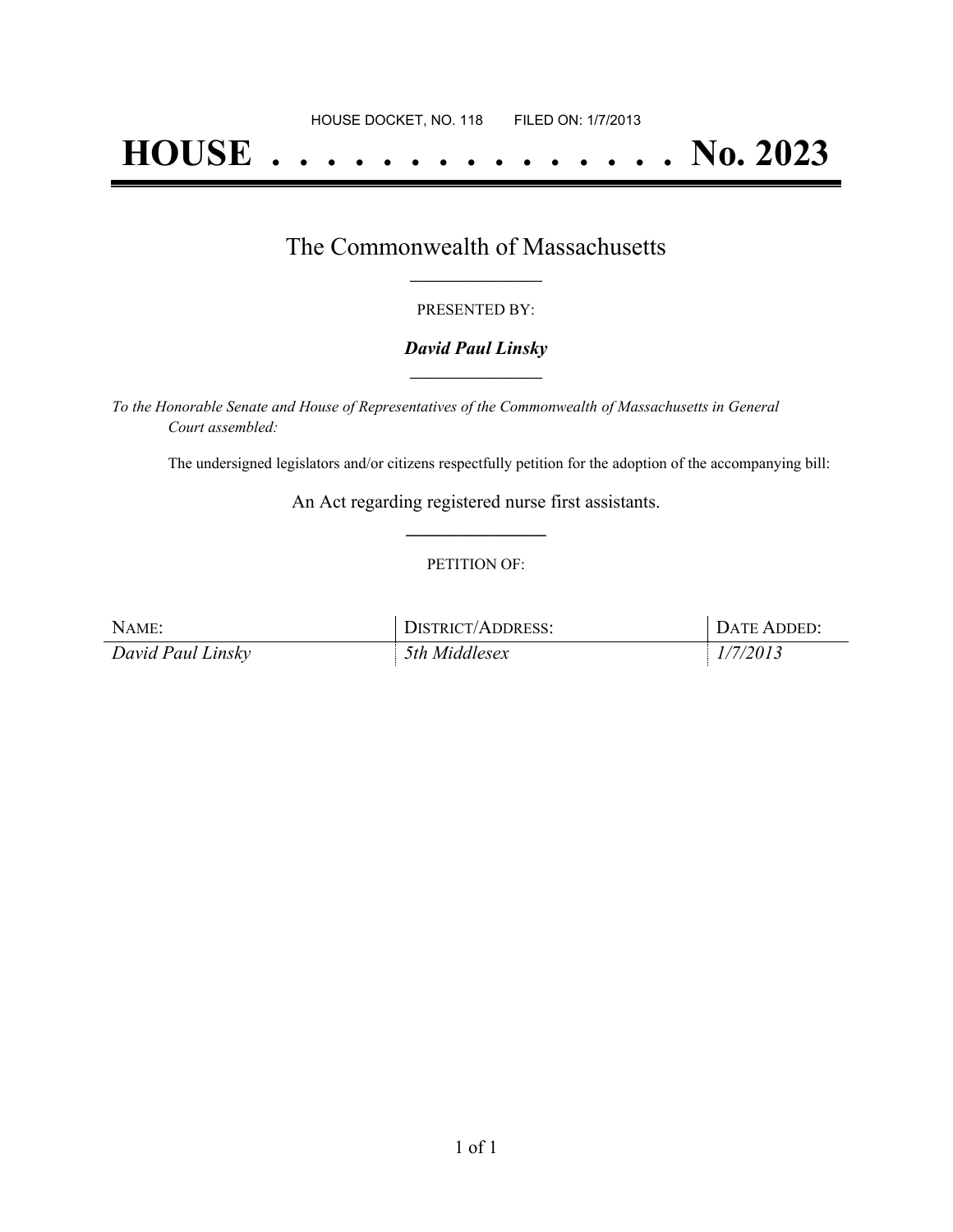## **HOUSE . . . . . . . . . . . . . . . No. 2023**

By Mr. Linsky of Natick, a petition (accompanied by bill, House, No. 2023) of David Paul Linsky relative to registered nurse first assistants. Public Health.

#### [SIMILAR MATTER FILED IN PREVIOUS SESSION SEE HOUSE, NO. *600* OF 2011-2012.]

## The Commonwealth of Massachusetts

**\_\_\_\_\_\_\_\_\_\_\_\_\_\_\_ In the Year Two Thousand Thirteen \_\_\_\_\_\_\_\_\_\_\_\_\_\_\_**

An Act regarding registered nurse first assistants.

Be it enacted by the Senate and House of Representatives in General Court assembled, and by the authority *of the same, as follows:*

1 SECTION 1. Chapter 175 of the General Laws is hereby amended by inserting after 2 section 47AA the following section:—

 Section 47BB. When any individual or group blanket accident and sickness insurance policy and health service contract delivered, issued or renewed by an insurer or nonprofit health service corporation provides for payment of surgical first assisting benefits or services on behalf of individual subscribers and members within the common wealth or all group members having a principal place of employment within the commonwealth, such provision shall be construed as providing for payment of a registered nurse, licensed under section 80B of chapter 112, who provided such first assistant services.

10 SECTION 2. Chapter 176A of the General Laws is hereby amended by inserting after 11 section 8DD the following section:—

 Section 8EE. When any contract between a subscriber and the corporation under an individual or group hospital service plan delivered, issued or renewed in the commonwealth provides for the payment of surgical first assisting benefits on behalf of individual subscribers and members within the commonwealth and to all group members having a principal place of employment within the commonwealth, such provisions shall be construed as providing for